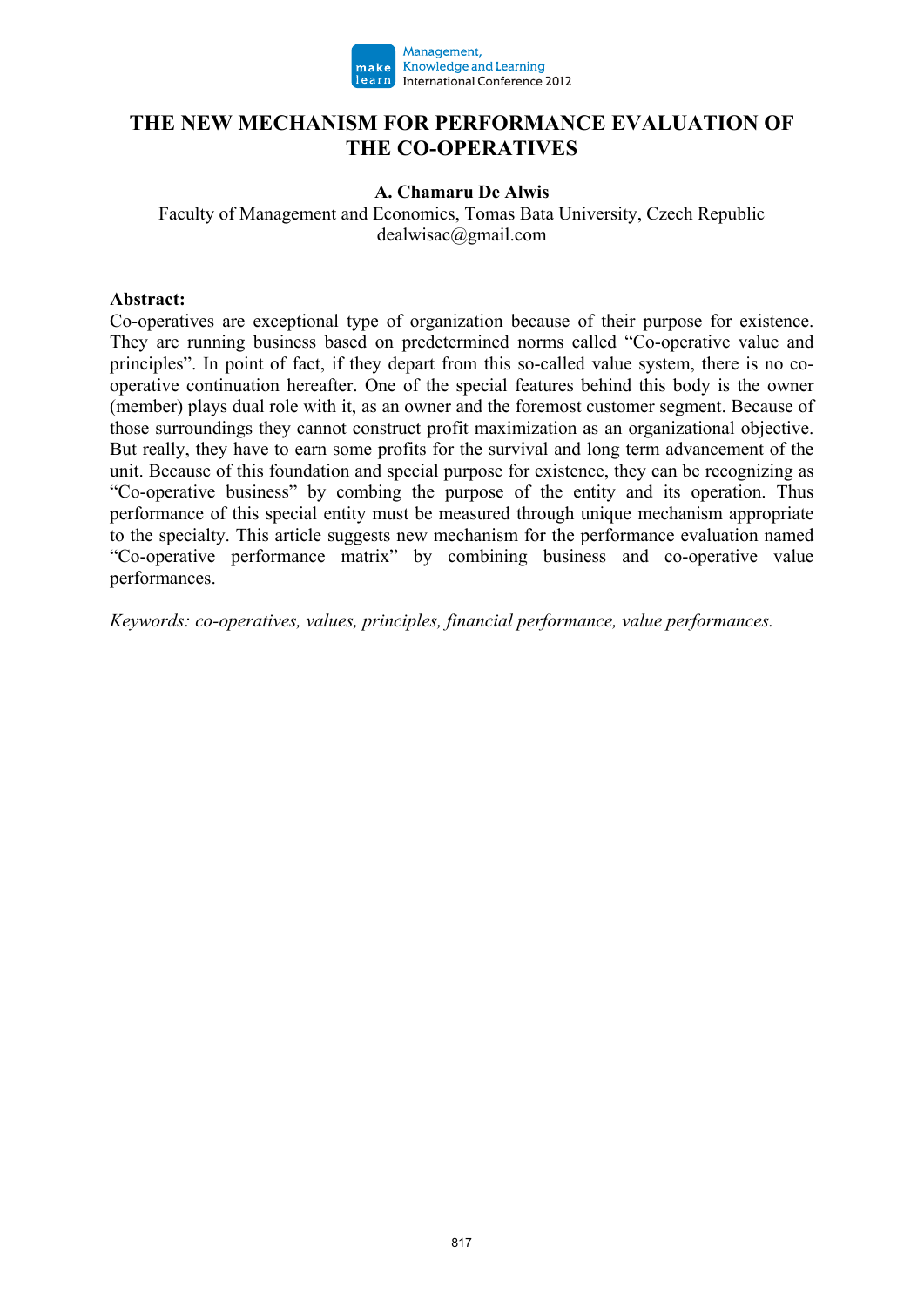

# **1. INTRODUCTION**

A co-operative is a business entity formed by a set of individuals who have a common goal or interest. As per the Weston (2010) "As such, forming a co-operative can be a good choice when a group of people acting together can accomplish a goal that could not be accomplished by individual members acting on their own".

Primary objective of co-operatives is to provide goods and services to its members (owners) of the co-operative. In addition to that

…to assist to increased income and savings, investments, productivity, and purchasing power and promote among them equitable distribution of net surplus through maximum utilization of economics of scale, cost-sharing and risk-sharing without, however, conducting the affairs of the Co-operative for eleemosynary or charitable purposes (FAO Regional Office for Asia and the Pacific, 1998).

A co-operative expects to provide maximum economic benefits to its members and circulate co-operative practices and new ideas in business and management. Different co-operatives develop their specific objectives based on the reasons of existence. Some co-operatives have multiple objectives for member's i.e. MPCS Sri Lanka is running different type of business like retail and wholesale, transport, banking and etc while others are more specialized i.e milk producer's co-operatives in Sri Lanka. A co-operative or "co-op" is a business entity formed by a set of individuals who have a common goal or interest. Their main objective is running some business activity for the assist their members to trouble-free their life and enhance their standard of living. Thus, this entity can not to be worked for the maximization of the profit or wealth of the organization. They have to generate some profit just only for the improving the service as well as survival of the organization. The co-operatives have to run their business under the framework has been developed by members with the initiation of the society. In other words, they have to work without deviation co-operative values and principles. If they depart those, hereafter, there is no Co-operative existence there.

Actually, under this environment, co-operative owners play duel role as an owners and customers. Thus co-operatives can not to be recognized as investor-oriented organization (Weston, 2002). The benefits of a co-operative are not distributed according to the amount of investment or percentage of stock owned. The members of a co-operative provide the financing to support the co-operative's operations and receive benefits in proportion to their use or patronage of the co-operative. The members' main obligation is to use the services of the co-operative, and the success of the co-operative is tied to the members' patronage. Cooperatives also differ from other business entities in their management. Co-operative members typically have one vote. This one vote per member ensures the principle of democratic control. Control of the co-operative is exercised through adoption of governing documents (i.e. articles of incorporation and bylaws), and election of directors. The directors then set the basic operating policies according to the philosophy of the membership.

By summarization those factors, co-operatives are running business on the foundation of cooperative values and principles for the betterment of member (owner customer). Therefore this entity cannot be recognized as business entity, better to recognize as special unit named "Co-operative business".

There are number of performance evaluation tools can be seen with the profit oriented organizations. Most of these techniques directly related with the financial performance of the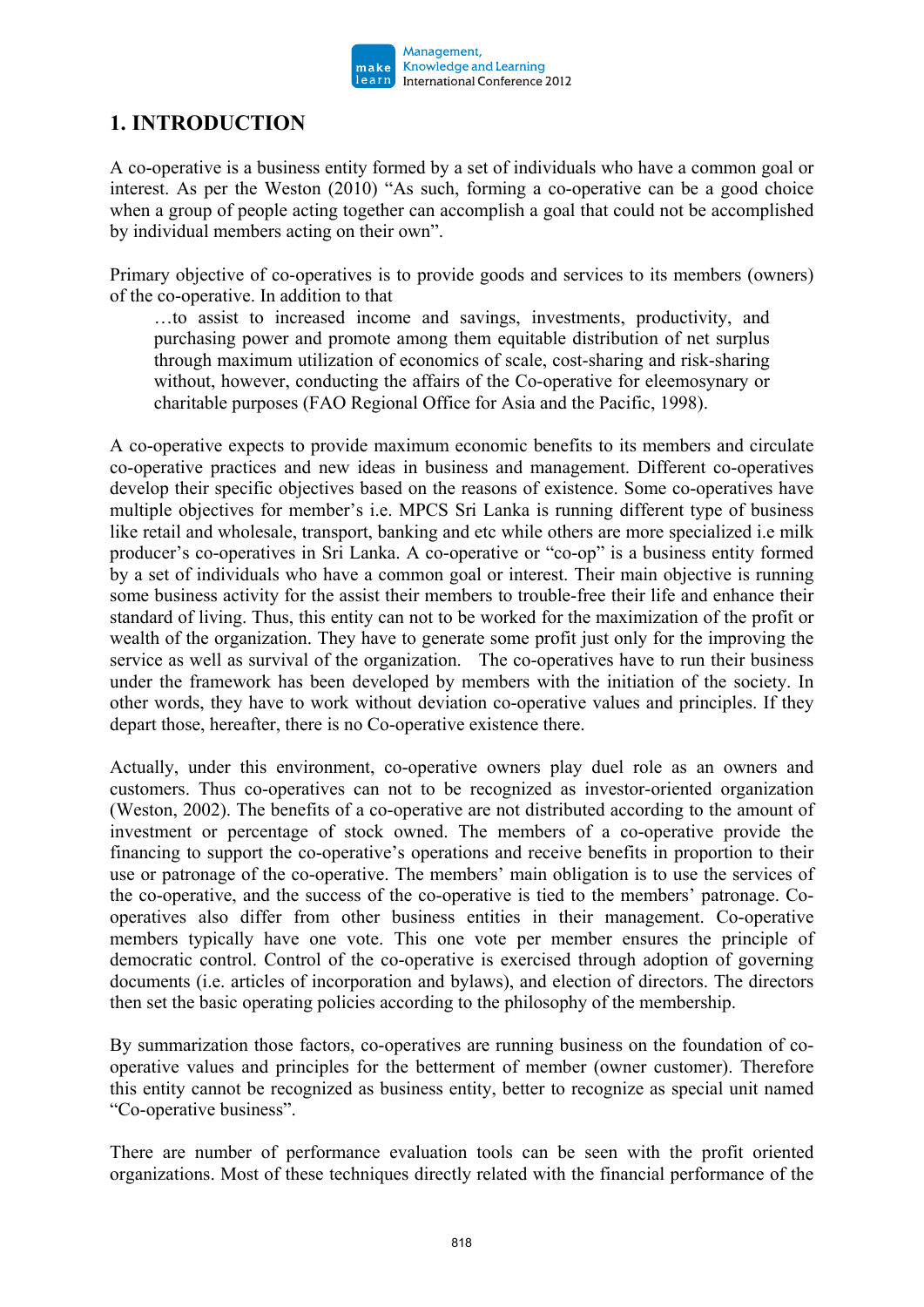

organizations. Profitability and management efficiency indicators are mostly used among those. Net Profit, Return on Investment (ROI), Return on Assets (ROA), and Earning per Share (EPS) are some common examples for the profitability indicators. Effective use of capital, Management stability and efficiency of operations are other most popular measurements to measure management efficiency. But the problem is whether those are suitable to measure co-operative performance. Because co-operatives are different up to some extend from this profit oriented organizations. That means, co-operatives almost not differ from other business organizations. They are doing business, but their objectives have some unique differences from other organizations. Because of that background, they don't run for maximizing profit to maintain co-operative identity when they perform day to day activities. In other words, they have to work without divergence from co-operative value and principles. If they do not concern co-operative identify, hereafter, the co-operative cannot seen their because of their registration under co-operative law, not the real practice. These form a bridge between values and the overall performance of the co-operative, important and crucial functions help to make the development process for both the effective satisfaction of the material need of the members and overall performance of the principles are long term values (Book, 1989). Under this background, an argument can be raised, when it is going to measure performance through the instrument that are used by business organizations, is not providing real picture of this unique entity. Under this specific environment, the research objective of the study is to develop unique instrument to measure and categorized co-operatives based on their performances

# **2. LITERATURE REVIEW**

The co-operative movement has a deep and distinguished history (ICA, 1996) and during this long last history a larger number of institutions, organisations, ideologists, authors and cooperative founders have defined co-operatives in different ways and there is no universally accepted definition (Book, 1992). Therefore here, this article is going to use the definitions given by International Co-operative Association (ICA) who is the independent, nongovernmental association which unites, represents and serves co-operatives worldwide, identified co-operative values and principles in 1996. According to them

"Co-operative is an association of persons, who have voluntarily joined together to achieve a common end through the formation of a democratically-controlled organisation, making equitable contributions to the capital required and accepting a fair share of the risks and benefits of the undertaking in which the members actively participate" (ICA, 1996).

Above definition shows the most significant features of co-operatives very clearly. It shoes purpose of existence of the co-operative is to serve the needs of the members who ultimately own and control it. In simple terms a co-operative has the prime task of providing benefits to its members in their capacity as users of its service. Values provide the basis for the enunciation of principles, since principles are guidelines for operationalisation of activities (Taimni, 1989), long-term guideline for the co-operative practice and performance (Book, 1989). "Basic co-operative values can be identified as general norms of co-operators; cooperative leaders and co-operative staff should share these help to determine their way of thinking and acting. These are co-operators' statement of what they think is the right thing to do" (Hoyt, 1996). Book (1992) identified "values as general framework to practise in order to make the organisation viable" and Hoyt (1996) father described it as a "mode describe cooperatives appreciate ethical behaviour". According Arias (2000) "values have accounted for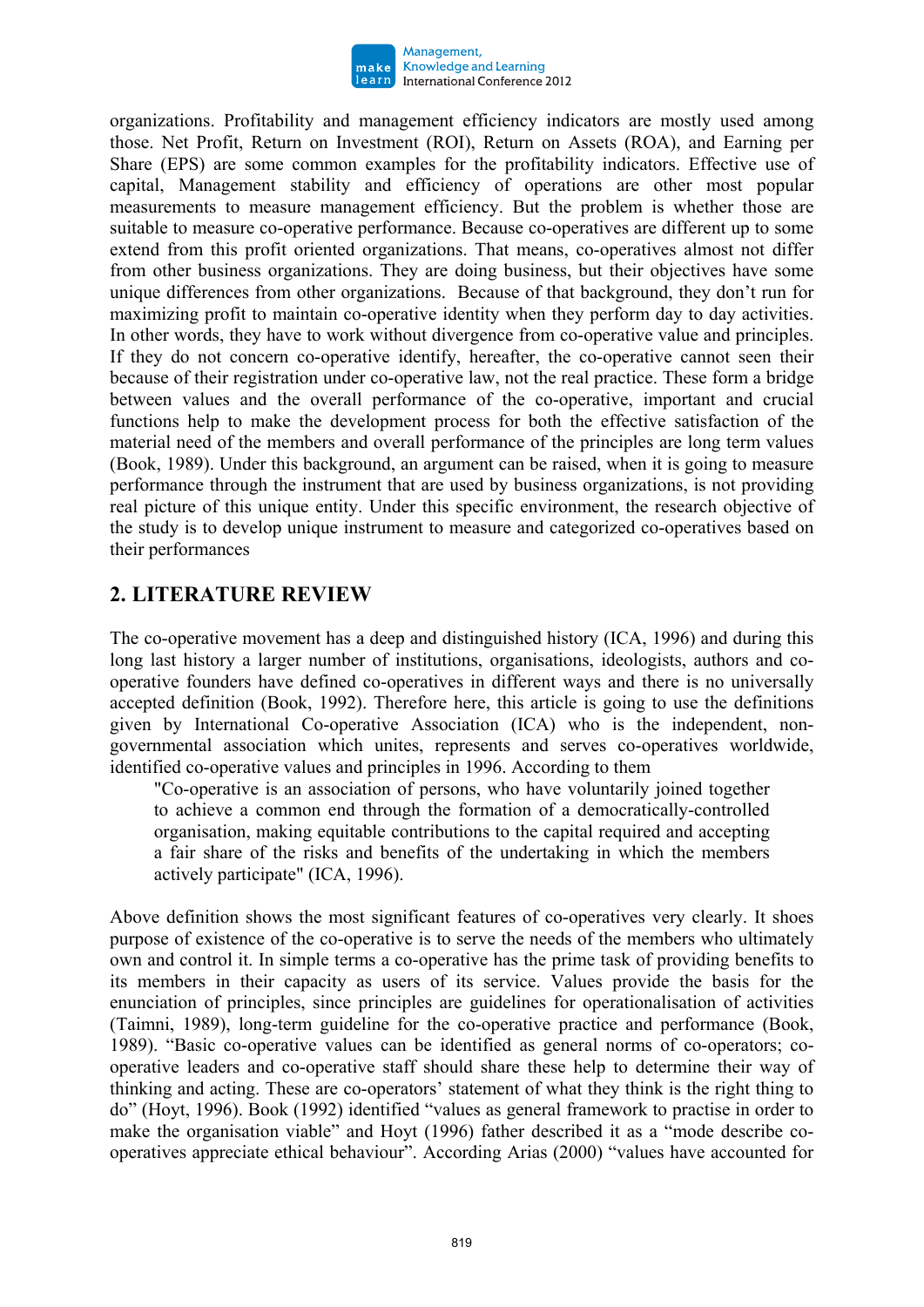

much of the success and growth of the co-operative movement". Book (1992) identified value as an influential factor to create on co-operative culture. As per his wards values

... it is obvious that many co-operative organisations are characterized by an organisational culture that more or less reflects them. It is very difficult to estimate the importance of a living "co-operative culture", but it most probably belongs to the basic success criteria.

Acceding to ICA (1996)

... Co-operatives are based on the values of self-help, self-responsibility, democracy, equality, equity and solidarity. In the tradition of their founders, cooperative members believe in the ethical values of honesty, openness, social responsibility and caring for others (ICA,1996).

ICA (1996) identifies six values as traditional values as self-help, responsibility, democracy, equality, equity and solidarity. "Self-help" is based on the belief that all people can and should strive to control their own destiny. "Self-responsibility" means that members assume responsibility for their co-operative, for its establishment and its continuing vitality. Further, members have the responsibility of promoting their co-operative among their families, friends and acquaintances. Finally, self-responsibility means that members are responsible for ensuring that their co-operative remains independent from other public or private organisations.

Parnell (1994) describe democracy as a

"... more than simply casting a vote when it is time for elections to committees and the board. "Hands-on" democracy should include the opportunity to participate in a two-way communications process; with members expressing views on how the business ought to be run for their own benefit and being kept informed about what is happening within their business.''

Under the value of equality describes equal rights and opportunities for people to participate democratically, use of society's resources and foster mutuality, understanding and solidarity (Hoyt, 1996). Hoyt (1996) describe equity as "Within the co-operative, rewards for active membership in the co-operative will be distributed equitably, be it through patronage dividends, allocations to capital reserves, increases in services or reductions in charges". Solidarity expresses the strength in mutual self-help and collective responsibility for the wellbeing of its members (Hoyt, 1996).

In addition to that traditional values, the values statement of the ICA (1996) also describes four numbers of values of personal and ethical behaviour that co-operators actualize in their enterprises. They have encouraged conducting all the co-operative activities based on honesty, openness, social responsibility and caring for others.

Co-operative Principles are guidelines for how to put ideas and values into practice with day to day operations. As ICA (1996) "principles are not a stale list to be reviewed periodically and ritualistically; they are empowering frameworks through which co-operatives can grasp the future." Further ICA (1996) describe co-operative principles as

... The co-operative principles cumulatively are the life blood of the movement. Derived from the values that have infused the movement from its beginnings, they shape the structures and determine the attitudes that provide the movement's distinctive perspectives. They are the guidelines through which co-operators strive to develop their co-operative organisations. They are inherently practical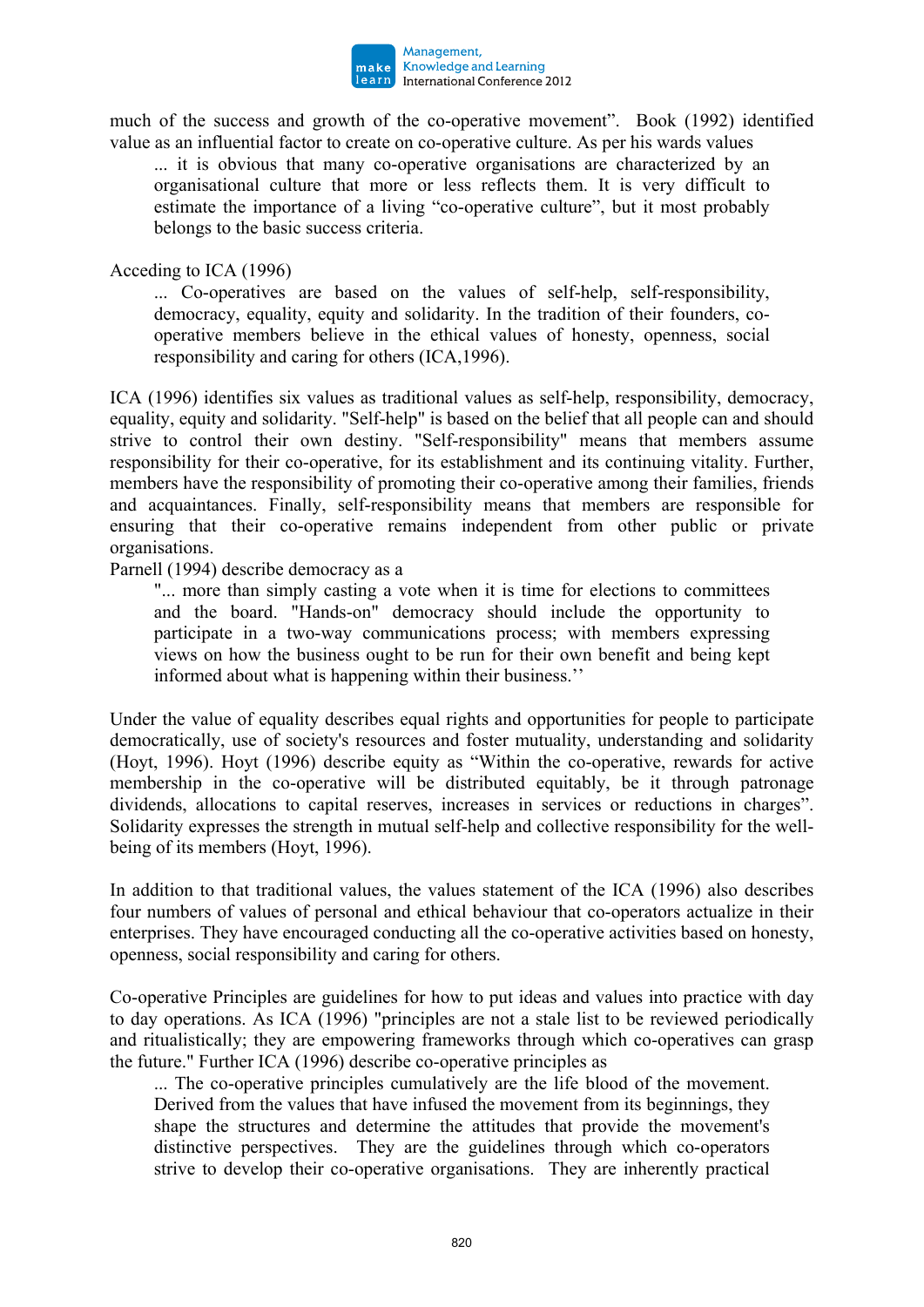

principles, fashioned as much by generations of experience as by philosophical thought. They are, consequently, elastic, applicable with different degrees of detail to different kinds of co-operatives in different kinds of situations. Above all, they require co-operators to make decisions: for example, as to the nature of the democracy of their institutions, the roles of different stakeholders, and the allocation of surpluses that are created. They are the essential qualities that make co-operators effective, co-operatives distinct, and the co-operative movement valuable.

The ICA (1996) has recognized seven numbers of co-operative principles as guidelines by which co-operatives put their values into practice.

# **3. NEW MECHANISM FOR CO-OPERATIVE PERFORMANCES**

Authors, suggest using two main indicators to measure co-operative performances. That is cooperative business performance and co-operative value/principle performances. Cooperatives are doing business (without profit maximization objective); thus it should be measured its business performances to get understand their efficiency of the operations. But actually, at the same time co-operative has to protect co-operative identity. In other wards they have work according to co-operative philosophy. Therefore it should be evaluated co-operative value/principle practices with day to day operations, because it brings understanding whether they are working with protecting co-operative identity or not. Actually, to be a real cooperative, it has to directed to achieve these two performance criteria at the same time (Davis, 1997).

If they achieve co-operative value performances without considering business performances, it is not a successful organisation in co-operative view ("Pure value oriented"), because then they cannot fulfil members' economical expectations and co-operative will struggle for the survival in the market. If they achieve economic performance without considering value practices, it will be become another profit-oriented organisation ("Pure Business Organization"). If the co-operative performs value practices as well as business activities successfully, then it will become an effective co-operative in this market environment. If they do not achieve these two performances, it is an "Absolutely Failed" society. Therefore, cooperative must be successful in two different perspectives, business performance as well as co-operative value performances. Then it can be "Co-operative Business" organization.

### **3.1. Develop new instrument to measure co-operative performance**

Based on the co-operative identify and the specialty of the entity it should be evaluated through business performance indicators as well as co-operative value performances.

### *Business Performance*

Even though there are many criticisms ageist, many researchers prefers to use financial measures to summarize outcomes of economic and other events and transactions already taken place in an organization whatever business they are in.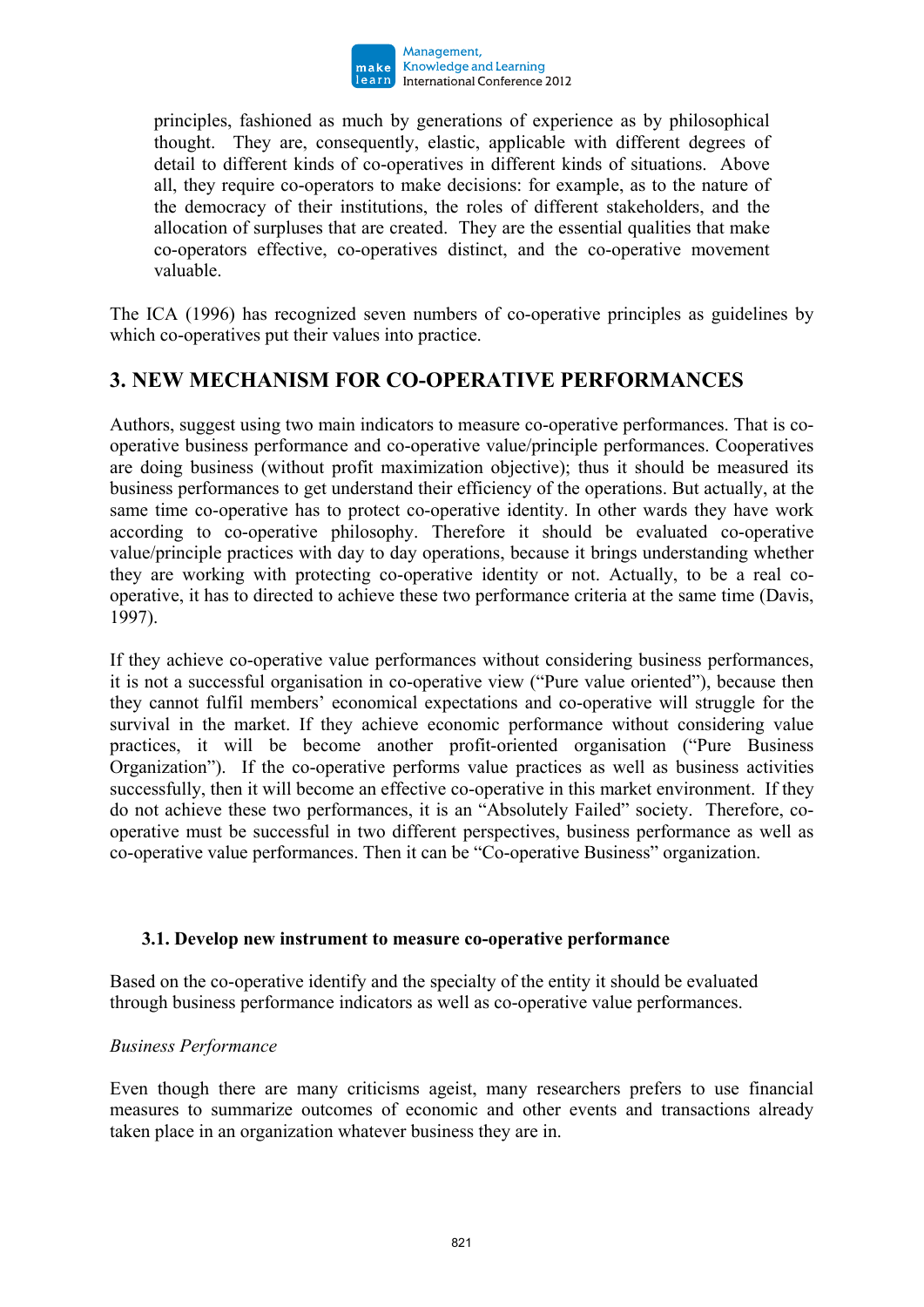

To develop this instrument, it has been taken into account two main key performance indicators as profitability and management efficiency. Here ROI is used to evaluate profitability and management efficiency is measured through three indicators: effective use of capital, management stability and efficiency of operations.

**Table 1:** Business performance indicators

|                 | <b>Variable</b> | <b>Indicator</b> | <b>Measurement</b>        |
|-----------------|-----------------|------------------|---------------------------|
|                 | Profitability   | Profitability    | Average Net Profit        |
| <b>Business</b> | Management      | Effective use of | <b>Inventory Turnover</b> |
| Performance     | efficiency      | capital          |                           |
|                 |                 | Management       | Current Ratio (CR)        |
|                 |                 | stability        |                           |
|                 |                 | Efficiency of    | Return on Assets          |
|                 |                 | operations       |                           |

Based on the business performance, it has been divided co-operatives into two segments as co-operatives with high and low business performances. For that this research suggests to the methodology shown in table number 2.

|                                                                        | <b>Variable</b> | <b>Indicator</b>                                       |                         | <b>Measurement</b>                          |  |  |
|------------------------------------------------------------------------|-----------------|--------------------------------------------------------|-------------------------|---------------------------------------------|--|--|
| Business                                                               | Profitability   | Profitability                                          | Average Net Profit      | <b>Profit</b> $-5$ marks                    |  |  |
|                                                                        |                 |                                                        |                         | $Loss - 0$ marks                            |  |  |
|                                                                        | Management      | Effective use of                                       | Inventory Turnover (ST) | More than $3 - 5$ marks                     |  |  |
|                                                                        | efficiency      | capital                                                |                         | <b>Less than 3</b> – 0 marks                |  |  |
|                                                                        |                 | Management                                             | Current Ratio (CR)      | More than $2 - 5$ marks                     |  |  |
|                                                                        |                 | stability                                              |                         | <b>Less than 2</b> – 0 makers               |  |  |
| Performance                                                            |                 | Efficiency of                                          | Net Profit Average/     | More than $5\%$ - 5                         |  |  |
|                                                                        |                 | operations                                             | <b>Assets Employed</b>  | marks                                       |  |  |
|                                                                        |                 |                                                        | (NPA/E)                 | <b>Less than <math>5\%</math></b> - 0 marks |  |  |
|                                                                        |                 | $(ST + CR + NPA/E)/3$                                  |                         |                                             |  |  |
|                                                                        |                 | (More than $5.0 = 5$ Marks, Less than $5.0 = 0$ Marks) |                         |                                             |  |  |
| Business Performance = More than $10.0$ = High, Less than $10.0$ = Low |                 |                                                        |                         |                                             |  |  |

**Table 2:** Method of calculating the level of business performances

### *Co-operative value performance*

Co-operative value performance can be measured through the actions and programs implemented by considering co-operative values practise in day-to-day operations (Davis, 1997). For this purpose researcher used set of statements arranged with likert scale method (appendix number 1). Biased on the results it was divided into two segments as low performance and high performance.

### **3.2. Different type of Co-operatives as the new Performance Matrix**

As illustrate in the figure number 1 the co-operatives can be divided in to four clusters based on business and co-operative value/principle performances.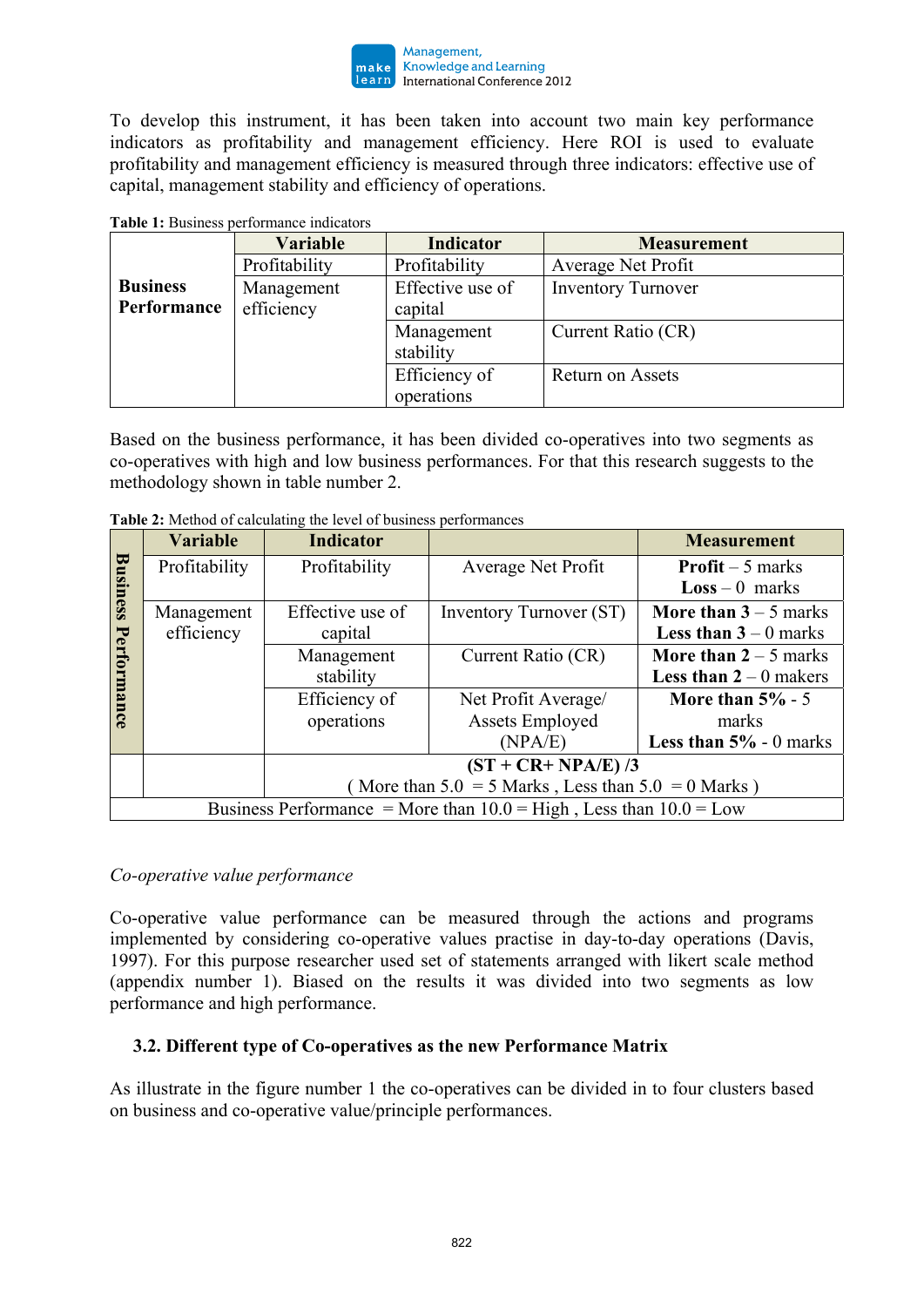

#### **Figure 1:** Co-operative Performance Matrix



#### – *Pure Business*

They have utilized the capital properly and the management stability of the organization and efficiency of operations are at an expected level. Under the criteria's used to measure business performance, they have recorded very successful level, but their value/principles performance is below the expected level. In other words they have destroyed co-operative identity. So these co-operatives cannot be considered as a co-operative, it is just another business organization.

#### – *Pure Value oriented*

They practise co-operative values and principles with day-to-day operations. Therefore under value/principle performances, they have become successful, but they have failed as a business organisation, because they have recoded poor level of business performance. They are running at a loss and management stability, efficiency of operations and efficient use of capital are below the expected level. Under that background they can not to be fulfilling members requirements as they expect. So they can not be identified as successful cooperative.

### – *Absolutely failed*

They have failed in these two performance perspectives. Their co-operative value practices and business performances are below the expected level. They do not have practice cooperative value / principles with day to day operations and are running at a loss and management stability, efficiency of operations and efficient use of capital is below the expected level. Under this background they have destroyed co-operative identity and capability to survive in the market as successful business unit.

#### – *Co-operative Business*

This is the expected form of body with the co-operatives. Under this, they are running their business successfully without deviating from co-operative value/ principles. In other wards they have survive in the market with their special identity.